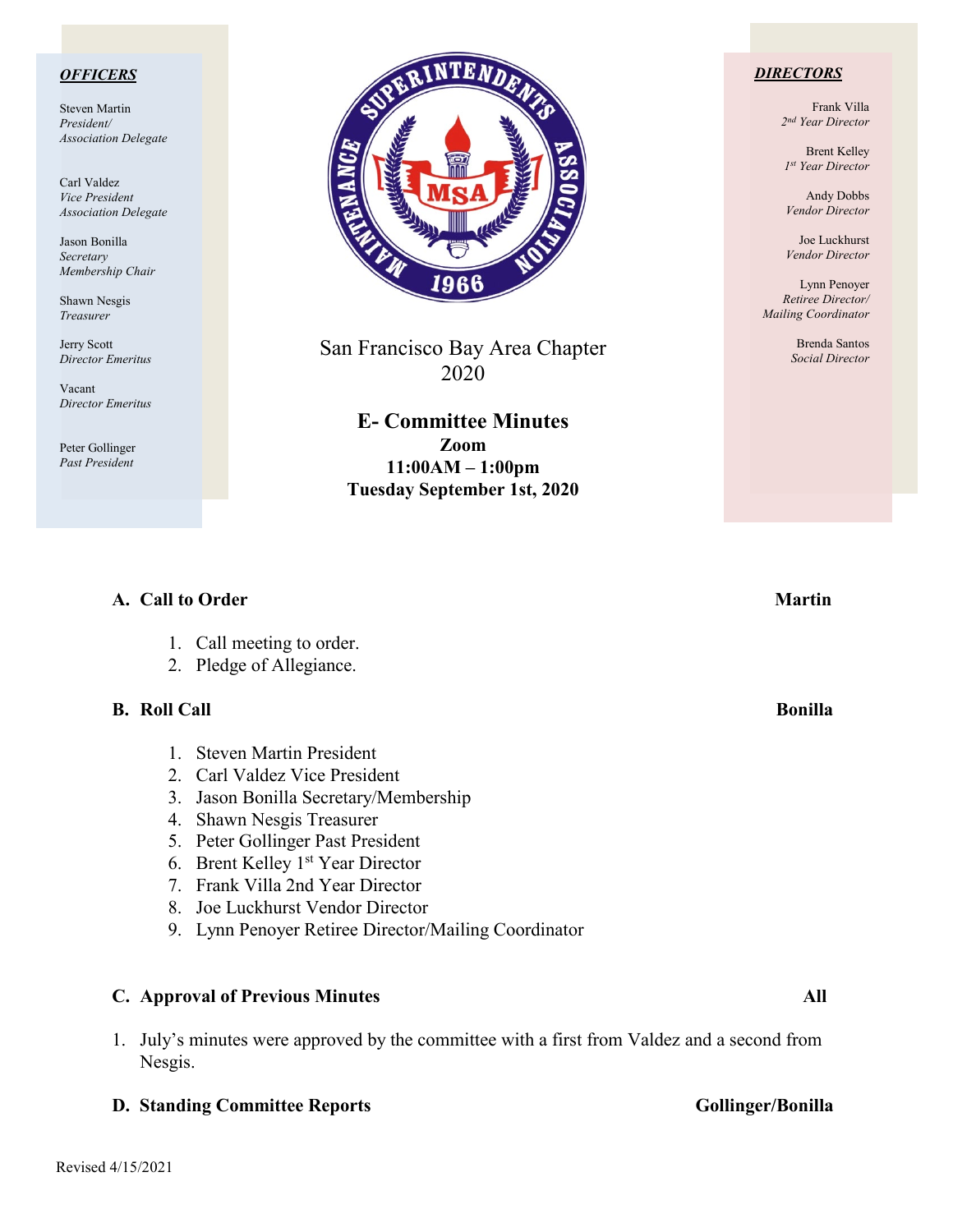### 1. Membership

### *Members*

*Life Members: 4 Regular Members:35 Vendor Members: 22 Total Members: 62*

2. Gollinger is working on an updated more accurate members list. He advised resolving the Cvent account issue before pushing membership renewals.

## *1. No Report*

### **F. Association Report** Martin/Valdez

1. Valdez deferred association report to "New Business".

### **G. Foundation Report Valdez**

1. With our 130k investment we have made 5.03% which is \$2,540.79 as of 8-31-2020.

2. With the market back on the rise Valdez suggested increasing contributions to the foundation.

### **H. Scholarships Valdez**

1. Valdez is working on finishing the promotional video for our scholarship program.

2. We have received one completed scholarship application at this point with one month to

go.

# **I.** Golf Tournament Committee Report Dobbs/Martin

1. Event has been cancelled.

**J. Social Committee Santos**

# **E. Vendors Report Luckhurst/ Dobbs**